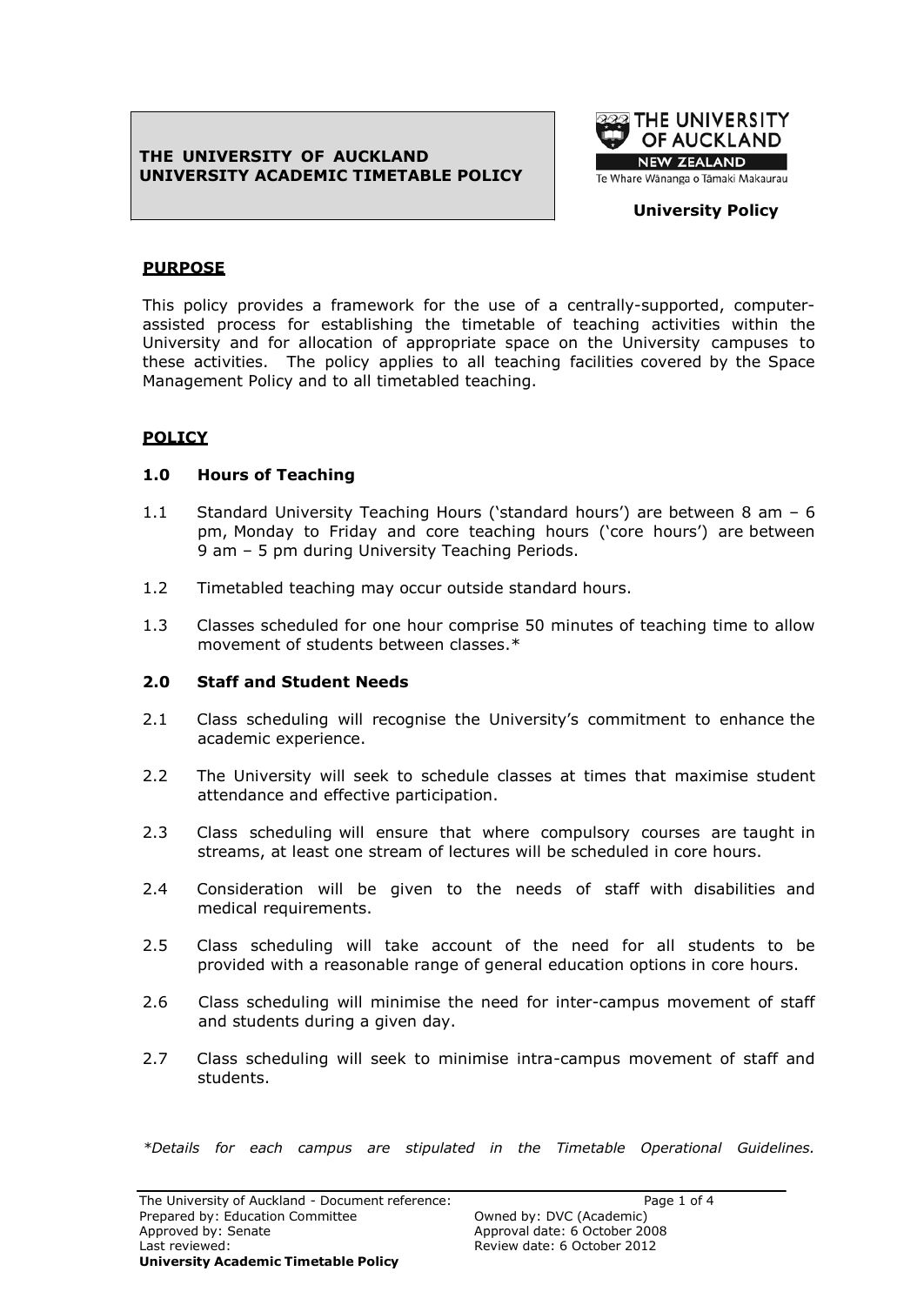- 2.8 The requirements of students and staff whose programmes and teaching activities involve off-campus activities will be accommodated.
- 2.9 Class scheduling will seek to assign lectures in a specific course or stream of the same size to the same room on each occurrence.
- 2.10 Where requested and where possible, lectures in a specific course or stream will be scheduled to start at the same time of day on each occurrence.
- 2.11 The University will use its best endeavours to ensure that timetables will be published in sufficient time to enable staff and students to make informed decisions on teaching commitments and study options, and to make necessary personal arrangements.

### **3.0 Academic Staff Availability**

- 3.1 The reasonable needs of academic staff will be accommodated in University-wide timetabling on an equitable basis. Subject to the constraints in 3.2-3.6 full-time staff members are expected to be available to teach during standard hours.
- 3.2 The primary responsibility for determining whether constraints apply rests with Academic Heads. Where possible, questions of availability will be settled through discussion by staff members and their Academic Heads. Unresolved matters will be subject to final determination by Deans.
- 3.3 In order to protect the research time of eligible staff members during teaching periods, full-time staff will be assigned one complete day or two half days each week free of teaching. The timing of research periods will be determined by timetable requirements.
- 3.4 When determining availability for teaching, Academic Heads will take account of the needs of staff with significant caring responsibilities, disabilities and medical requirements.
- 3.5 When determining availability for teaching, Academic Heads may take account of significant administrative responsibilities.
- 3.6 Faculties may request a single two hour non-teaching period in each week. This may be used for facilitating attendance at Faculty and Academic Unit meetings.
- 3.7 Academic Units may request a single non-teaching period of up to two hours in each week to accommodate seminars. Classes taught by members of Faculties and Academic Units will not be scheduled during these designated nonteaching periods.

#### **4.0 Timetabled Teaching Space**

- 4.1 All University spaces used for teaching activities (as so specified in the University"s Space Management Policy) will be recorded in the timetable system.
- 4.2 Classes will be scheduled in teaching spaces that are appropriately equipped and suited to the mode of teaching and class size.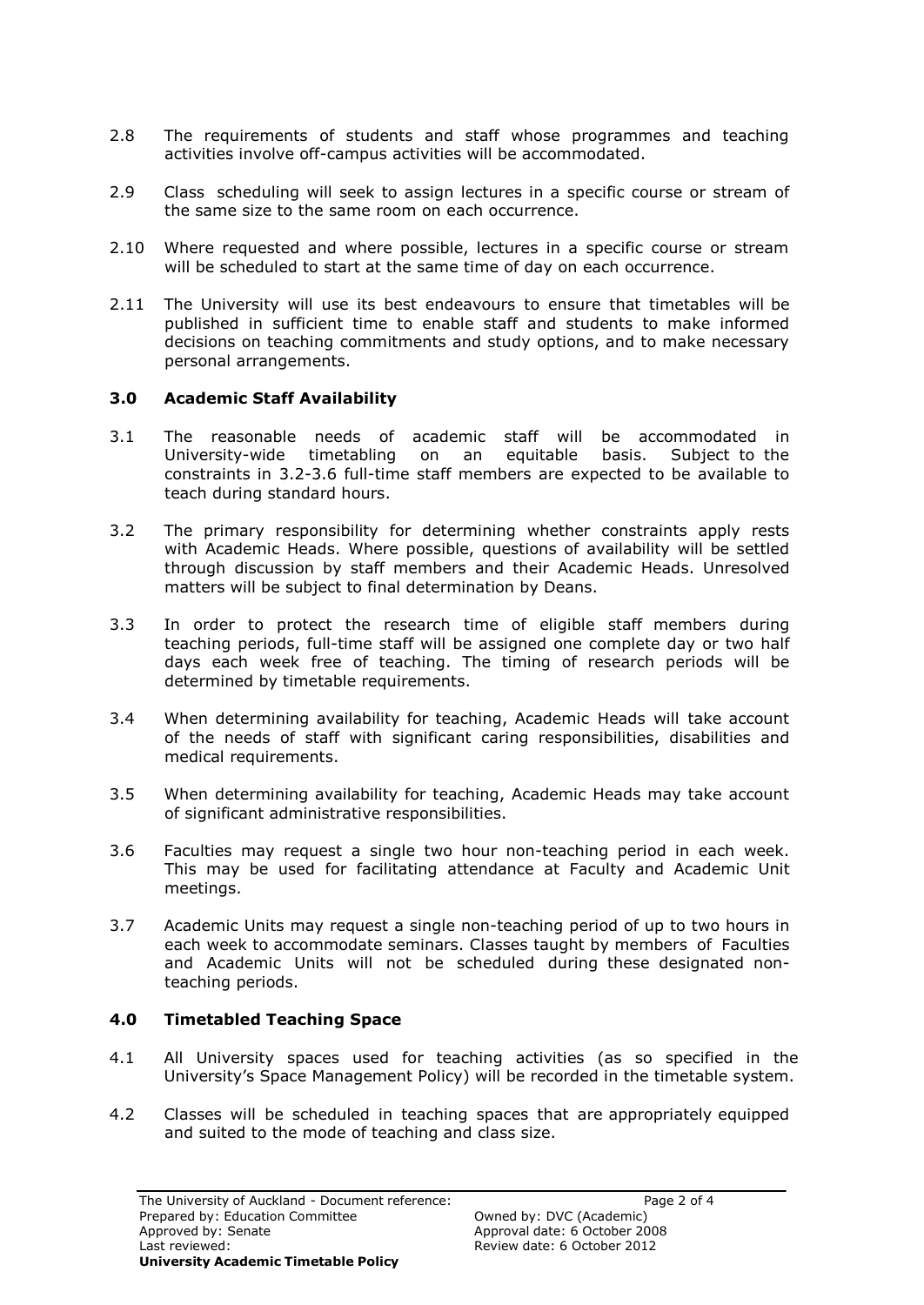- 4.3 Time-tabled teaching will have priority over other activities in booking teaching space during University Teaching Periods.
- 4.4 Courses which hold in-class-time tests during normal teaching hours  $(8 \text{ am } -6)$ pm) should do so in the usual teaching room allocated for the class at the time and date of the test. Where additional space is required for holding a test, it should be scheduled outside of standard hours.

### **5.0 Governance**

5.1 Timetabling for academic delivery will be the responsibility of the Timetable Services Office. Governance will be provided by a Timetable Committee, reporting to Senate through Education Committee.

## **6.0 Policy Review**

- 6.1 The Academic Timetable Policy will be reviewed by Education Committee within one year of first being promulgated and thereafter as determined by Education Committee.
- 6.2 The Timetable Operational Guidelines will be reviewed annually by Timetable Committee.

## **AUDIENCE**

All staff and students of the University.

## **DEFINITIONS**

"Academic Units" means Departments and Schools which have the responsibility for delivering programmes and courses leading to formal awards.

"Teaching" means activities of academic staff members that are scheduled in a University-wide timetable.

"Teaching Periods" means Semesters; summer school and quarters with dates as specified in the relevant University Calendars.

### **RELATED PROCEDURES/DOCUMENTS**

EEO: Work, Life and Family Policy EEO: The University of Auckland Flexible Work Policy Space Management Policy Timetable Operational Guidelines Bookable Spaces Management Policy